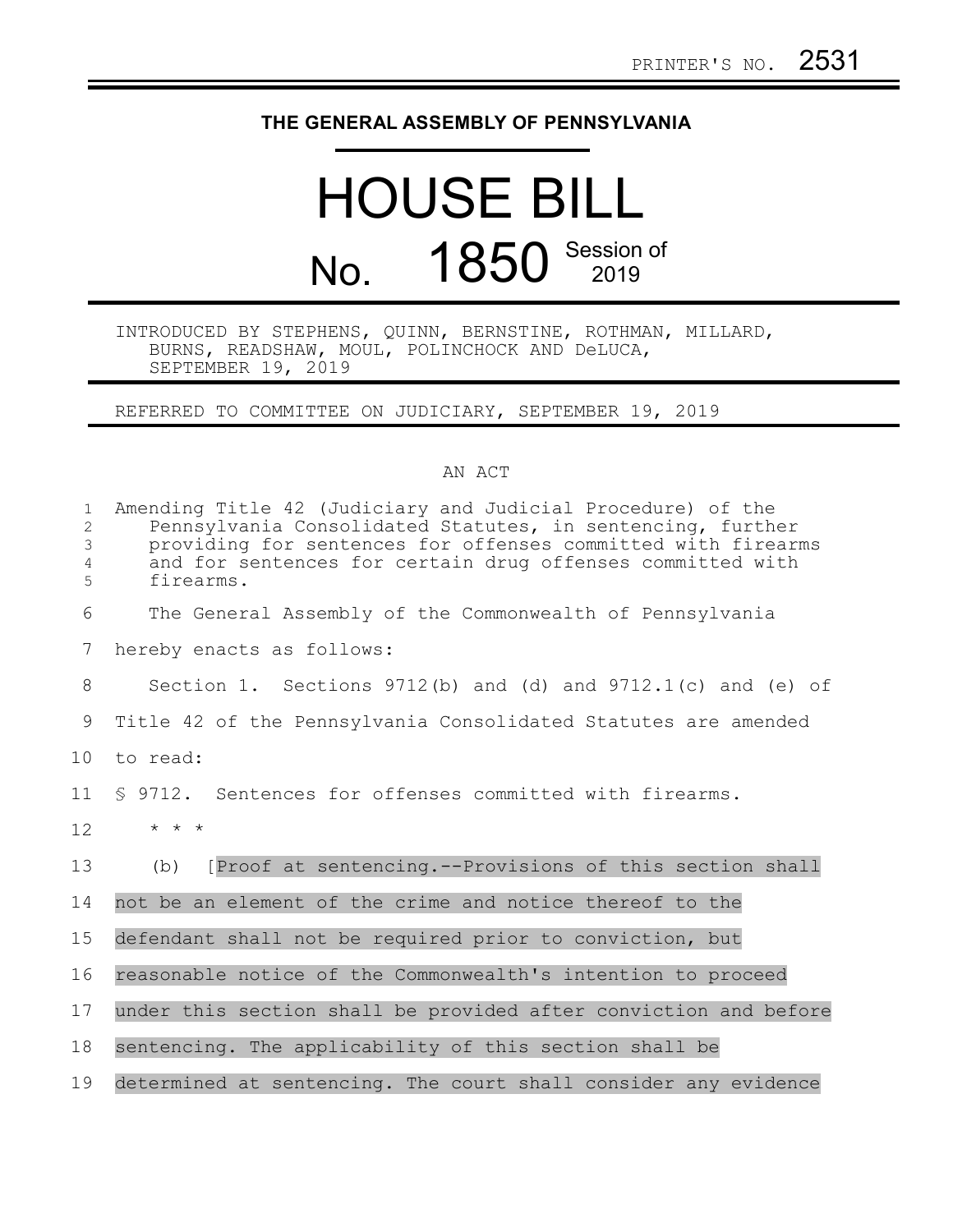| 1  | presented at trial and shall afford the Commonwealth and the     |
|----|------------------------------------------------------------------|
| 2  | defendant an opportunity to present any necessary additional     |
| 3  | evidence and shall determine, by a preponderance of the          |
| 4  | evidence, if this section is applicable.] Application of         |
| 5  | mandatory minimum penalty.--Any provision of this section that   |
| 6  | requires imposition of a mandatory minimum sentence shall        |
| 7  | constitute an element enhancing the underlying offense. Any      |
| 8  | enhancing element must be proven beyond a reasonable doubt at    |
| 9  | trial on the underlying offense and must be submitted to the     |
| 10 | fact-finder for deliberation together with the underlying        |
| 11 | offense. If the fact-finder finds the defendant quilty of the    |
| 12 | underlying offense, the fact-finder shall then also decide       |
| 13 | whether any enhancing element has been proven.                   |
| 14 | $\star$ $\star$ $\star$                                          |
| 15 | Appeal by Commonwealth.--[If a sentencing court refuses<br>(d)   |
| 16 | to apply this section where applicable, the Commonwealth shall   |
| 17 | have the right to appellate review of the action of the          |
| 18 | sentencing court. The appellate court shall vacate the sentence  |
| 19 | and remand the case to the sentencing court for imposition of a  |
| 20 | sentence in accordance with this section if it finds that the    |
| 21 | sentence was imposed in violation of this section.] If the fact- |
| 22 | finder has found any enhancing element and a sentencing court    |
| 23 | imposes a sentence below the mandatory minimum sentence, the     |
| 24 | Commonwealth shall have the right to appellate review of the     |
| 25 | sentence. If the appellate court finds that the mandatory        |
| 26 | sentencing provision was applicable, the court shall vacate the  |
| 27 | sentence and remand for resentencing in accordance with that     |
| 28 | provision.                                                       |
| 29 | $\star$ $\star$ $\star$                                          |
| 30 | \$ 9712.1. Sentences for certain drug offenses committed with    |

20190HB1850PN2531 - 2 -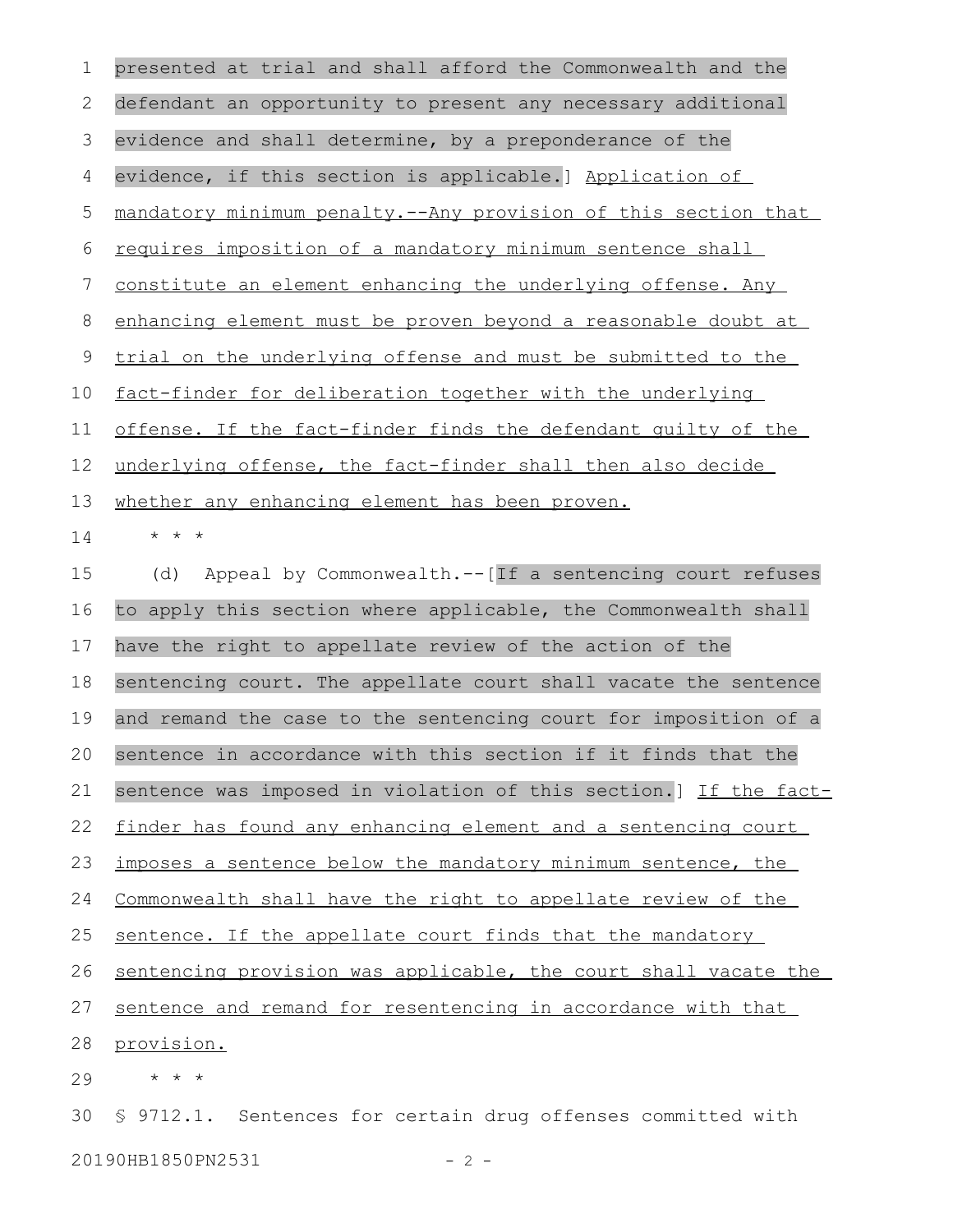firearms.

1

| ⌒<br>╭ | $\star$ | $\star$ |
|--------|---------|---------|
|        |         |         |

\* \* \*

(c) [Proof at sentencing.--Provisions of this section shall not be an element of the crime, and notice thereof to the defendant shall not be required prior to conviction, but reasonable notice of the Commonwealth's intention to proceed under this section shall be provided after conviction and before sentencing. The applicability of this section shall be determined at sentencing. The court shall consider any evidence presented at trial and shall afford the Commonwealth and the defendant an opportunity to present any necessary additional evidence and shall determine, by a preponderance of the evidence, if this section is applicable.] Application of mandatory minimum penalty.--Any provision of this section that requires imposition of a mandatory minimum sentence shall constitute an element enhancing the underlying offense. Any enhancing element must be proven beyond a reasonable doubt at trial on the underlying offense and must be submitted to the fact-finder for deliberation together with the underlying offense. If the fact-finder finds the defendant guilty of the underlying offense, the fact-finder shall then also decide whether any enhancing element has been proven. \* \* \* (e) Appeal by Commonwealth.--[If a sentencing court refuses to apply this section where applicable, the Commonwealth shall have the right to appellate review of the action of the sentencing court. The appellate court shall vacate the sentence and remand the case to the sentencing court for imposition of a sentence in accordance with this section if it finds that the sentence was imposed in violation of this section.] If the fact-3 4 5 6 7 8 9 10 11 12 13 14 15 16 17 18 19 20 21 22 23 24 25 26 27 28 29 30

20190HB1850PN2531 - 3 -